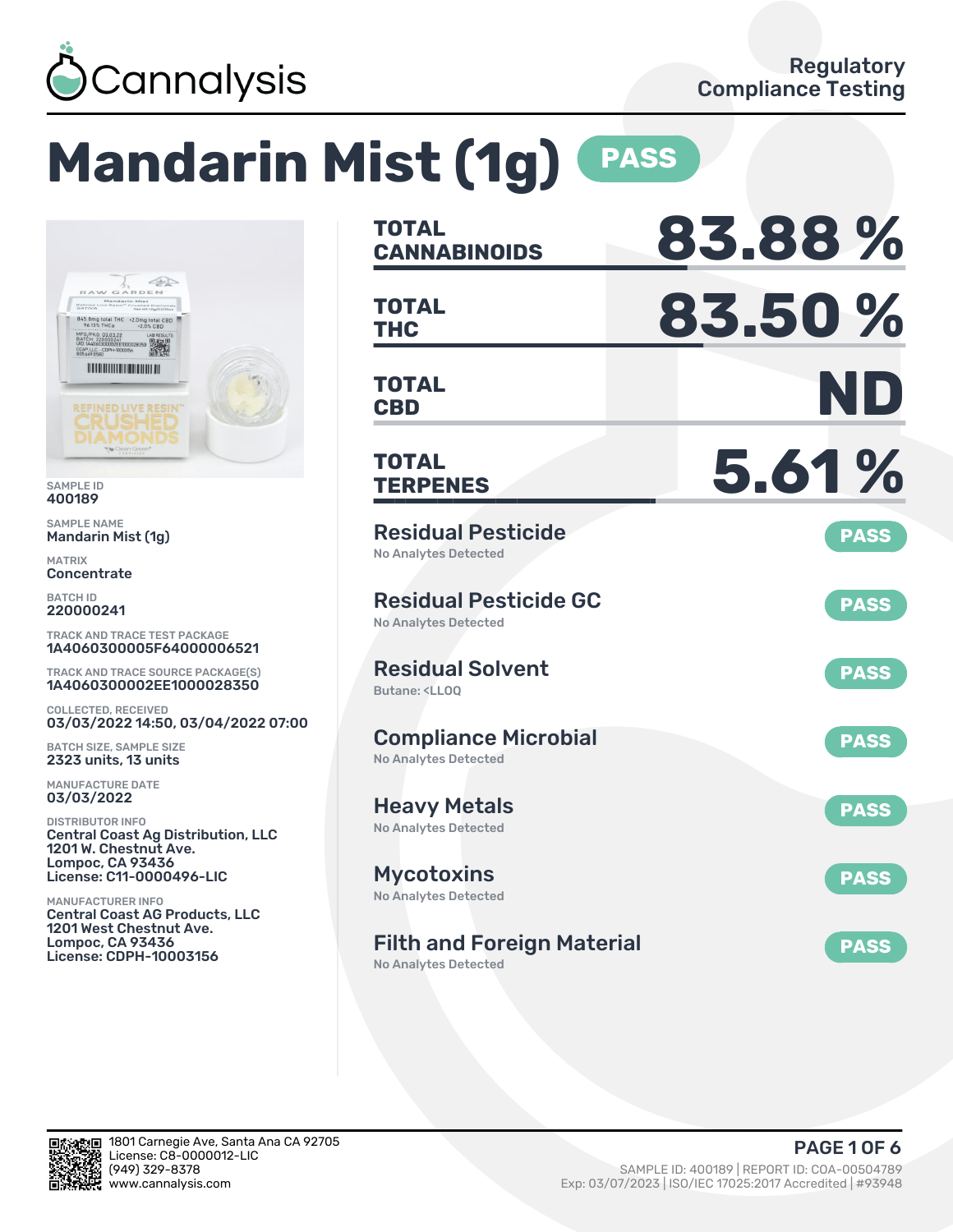

## CANNABINOID ANALYSIS

- Total THC,CBD value(s) have been decarboxylated.
- Total Cannabinoid value(s) have been decarboxylated.  $\mathbf{\Theta}$

| TOTAL THC:          | 835.0 mg/g (83.50 %), 835 mg per package |
|---------------------|------------------------------------------|
| TOTAL CBD:          | ND.                                      |
| TOTAL CANNABINOIDS: | 838.8 mg/g (83.88 %)                     |

UNIT OF MEASUREMENT: Milligrams per Gram(mg/g)

| <b>ANALYTE</b>         | <b>RESULT</b>            | LOD.   | <b>LLOO</b> | <b>ANALYTE</b>   | <b>RESULT</b> | <b>LOD</b> | <b>LLOO</b> |
|------------------------|--------------------------|--------|-------------|------------------|---------------|------------|-------------|
| THCa                   | 949.6 mg/g (94.96 %)     | 0.5000 | 1.0000      | CBDa             | ND            | 0.5000     | 1.0000      |
| D9THC                  | 2.192 mg/g $(0.2192 \%)$ | 0.5000 | 1.0000      | <b>CBD</b>       | <b>ND</b>     | 0.5000     | 1.0000      |
| D8THC                  | ND                       | 0.5000 | 1.0000      | CBD <sub>v</sub> | <b>ND</b>     | 0.5000     | 1.0000      |
| <b>CBN</b>             | <b>ND</b>                | 0.5000 | 1.0000      | CBCa             | <b>ND</b>     | 0.5000     | 1.0000      |
| THCva                  | 3.803 mg/g (0.3803 %)    | 0.5000 | 1.0000      | CBC              | <b>ND</b>     | 0.5000     | 1.0000      |
| <b>THC<sub>v</sub></b> | <b>ND</b>                | 0.5000 | 1.0000      | CBGa             | <b>ND</b>     | 0.5000     | 1.0000      |
| ExoTHC                 | $<$ 1 mg/g               | 0.5000 | 1.0000      | <b>CBG</b>       | <b>ND</b>     | 0.5000     | 1.0000      |
| <b>CBL</b>             | <b>ND</b>                | 0.5000 | 1.0000      |                  |               |            |             |
|                        |                          |        |             |                  |               |            |             |

#### ADDITIONAL INFORMATION

| Method:              | SOP-TECH-001 | Sample Prepped: 03/04/2022 11:14  | Sample Approved: 03/07/2022 16:19  |  |
|----------------------|--------------|-----------------------------------|------------------------------------|--|
| Instrument: UPLC-DAD |              | Sample Analyzed: 03/04/2022 12:37 | Prep-Analytical Batch: 35804-29591 |  |

## TERPENE ANALYSIS

| TOTAL TERPENES: |  |
|-----------------|--|
|-----------------|--|

56.13 mg/g (5.613 %)

|  | UNIT OF MEASUREMENT: |
|--|----------------------|
|  |                      |

Milligrams per Gram(mg/g)

| <b>ANALYTE</b>  | <b>RESULT</b>              | <b>LOD</b> | <b>LLOQ</b> |  | <b>ANALYTE</b>                                                                 | <b>RESULT</b>                                      | <b>LOD</b> | <b>LLOQ</b> |
|-----------------|----------------------------|------------|-------------|--|--------------------------------------------------------------------------------|----------------------------------------------------|------------|-------------|
| 3-Carene        | <b>ND</b>                  | 1.000      | 2.500       |  | Alpha bisabolol                                                                | <ll0q< td=""><td>0.1000</td><td>0.500</td></ll0q<> | 0.1000     | 0.500       |
| Alpha cedrene   | ND                         | 1.000      | 2.500       |  | Alpha humulene                                                                 | 1.470 mg/g $(0.1470\%)$                            | 0.5000     | 1.000       |
| Alpha pinene    | 3.455 mg/g (0.3455 %)      | 0.1000     | 1.000       |  | Alpha terpinene                                                                | 1.079 mg/g $(0.1079\%)$                            | 0.5000     | 1.000       |
| Alpha terpineol | $0.7211$ mg/g $(0.0721\%)$ | 0.3260     | 0.6520      |  | Beta caryophyllene                                                             | 3.845 mg/g (0.3845 %)                              | 0.5000     | 1.000       |
| Beta myrcene    | 2.823 mg/g (0.2823 %)      | 0.5000     | 1.000       |  | Beta pinene                                                                    | 1.687 mg/g $(0.1687%)$                             | 0.6070     | 1.214       |
| Borneol         | <b>ND</b>                  | 1.000      | 2.500       |  | Camphene                                                                       | <b>ND</b>                                          | 0.5000     | 1.000       |
| Camphor         | ND                         | 0.1000     | 0.5000      |  | Caryophyllene oxide                                                            | <b>ND</b>                                          | 0.5000     | 2.500       |
| Cedrol          | <b>ND</b>                  | 0.5000     | 1.000       |  | Cis geraniol                                                                   | <b>ND</b>                                          | 1.000      | 2.500       |
| Cis nerolidol   | <b>ND</b>                  | 2.500      | 5.000       |  | Eucalyptol                                                                     | <b>ND</b>                                          | 0.1000     | 0.500       |
| Fenchol         | $1.035$ mg/g $(0.1035%)$   | 0.5000     | 1.000       |  | Fenchone                                                                       | <ll0q< td=""><td>0.1000</td><td>0.500</td></ll0q<> | 0.1000     | 0.500       |
| Gamma terpinene | $0.5974$ mg/g $(0.0597%)$  | 0.1000     | 0.5000      |  | Gamma terpineol                                                                | <b>ND</b>                                          | 0.2090     | 0.523       |
| Geranyl acetate | <b>ND</b>                  | 0.1000     | 0.5000      |  | Isoborneol                                                                     | <b>ND</b>                                          | 0.5000     | 1.000       |
| Isopulegol      | <b>ND</b>                  | 2.500      | 5.000       |  | Limonene                                                                       | 7.363 mg/g $(0.7363\%)$                            | 0.5000     | 2.500       |
| Linalool        | 1.039 mg/g (0.1039 %)      | 0.5000     | 1.000       |  | Menthol                                                                        | <b>ND</b>                                          | 1.000      | 2.500       |
| Ocimene 1       | <b>ND</b>                  | 0.1550     | 0.3100      |  | Ocimene 2                                                                      | 2.504 mg/g $(0.2504\%)$                            | 0.3450     | 1.725       |
| P-cymene        | ND                         | 0.5230     | 1.045       |  | P-mentha-1,5-diene <lloq< td=""><td></td><td>0.5000</td><td>1.000</td></lloq<> |                                                    | 0.5000     | 1.000       |
| Pulegone        | <b>ND</b>                  | 0.1000     | 0.5000      |  | Sabinene                                                                       | <b>ND</b>                                          | 0.5000     | 1.000       |
| Terpinolene     | 28.51 mg/g (2.851%)        | 0.1000     | 0.5000      |  | Trans beta farnesene ND                                                        |                                                    | 2.500      | 5.000       |
| Trans geraniol  | <b>ND</b>                  | 0.5000     | 2.500       |  | Trans nerolidol                                                                | <b>ND</b>                                          | 0.5000     | 2.500       |
| Valencene       | <b>ND</b>                  | 0.5000     | 1.000       |  |                                                                                |                                                    |            |             |

|                          |        |        |             |                    |                                                     |                                                                                                       | <b>LLOQ</b> |
|--------------------------|--------|--------|-------------|--------------------|-----------------------------------------------------|-------------------------------------------------------------------------------------------------------|-------------|
| <b>ND</b>                | 1.000  | 2.500  |             | Alpha bisabolol    | <lloq< td=""><td>0.1000</td><td>0.5000</td></lloq<> | 0.1000                                                                                                | 0.5000      |
| <b>ND</b>                | 1.000  | 2.500  |             | Alpha humulene     | 1.470 mg/g $(0.1470\%)$                             | 0.5000                                                                                                | 1.000       |
| 3.455 mg/g $(0.3455\%)$  | 0.1000 | 1.000  |             | Alpha terpinene    | 1.079 mg/g $(0.1079\%)$                             | 0.5000                                                                                                | 1.000       |
| 0.7211 mg/g $(0.0721\%)$ | 0.3260 | 0.6520 |             | Beta caryophyllene | 3.845 mg/g (0.3845 %)                               | 0.5000                                                                                                | 1.000       |
| 2.823 mg/g (0.2823 %)    | 0.5000 | 1.000  |             | Beta pinene        | 1.687 mg/g $(0.1687%)$                              | 0.6070                                                                                                | 1.214       |
| <b>ND</b>                | 1.000  | 2.500  |             | Camphene           | <b>ND</b>                                           | 0.5000                                                                                                | 1.000       |
| <b>ND</b>                | 0.1000 | 0.5000 |             |                    | <b>ND</b>                                           | 0.5000                                                                                                | 2.500       |
| <b>ND</b>                | 0.5000 | 1.000  |             | Cis geraniol       | <b>ND</b>                                           | 1.000                                                                                                 | 2.500       |
| <b>ND</b>                | 2.500  | 5.000  |             | Eucalyptol         | <b>ND</b>                                           | 0.1000                                                                                                | 0.5000      |
| 1.035 mg/g $(0.1035%)$   | 0.5000 | 1.000  |             | Fenchone           | <lloq< td=""><td>0.1000</td><td>0.5000</td></lloq<> | 0.1000                                                                                                | 0.5000      |
| $0.5974$ mg/g (0.0597 %) | 0.1000 | 0.5000 |             | Gamma terpineol    | <b>ND</b>                                           | 0.2090                                                                                                | 0.5230      |
| <b>ND</b>                | 0.1000 | 0.5000 |             | Isoborneol         | <b>ND</b>                                           | 0.5000                                                                                                | 1.000       |
| <b>ND</b>                | 2.500  | 5.000  |             | Limonene           | 7.363 mg/g $(0.7363\%)$                             | 0.5000                                                                                                | 2.500       |
| 1.039 mg/g (0.1039 %)    | 0.5000 | 1.000  |             | Menthol            | ND.                                                 | 1.000                                                                                                 | 2.500       |
| <b>ND</b>                | 0.1550 | 0.3100 |             | Ocimene 2          | 2.504 mg/g $(0.2504\%)$                             | 0.3450                                                                                                | 1.725       |
| ND                       | 0.5230 | 1.045  |             |                    |                                                     | 0.5000                                                                                                | 1.000       |
| <b>ND</b>                | 0.1000 | 0.5000 |             | Sabinene           | <b>ND</b>                                           | 0.5000                                                                                                | 1.000       |
| 28.51 mg/g (2.851%)      | 0.1000 | 0.5000 |             |                    |                                                     | 2.500                                                                                                 | 5.000       |
| <b>ND</b>                | 0.5000 | 2.500  |             | Trans nerolidol    | <b>ND</b>                                           | 0.5000                                                                                                | 2.500       |
|                          | RESULT | LUD    | <b>LLOO</b> |                    | ANALYTE                                             | <b>RESULT</b><br>Caryophyllene oxide<br>P-mentha-1,5-diene <ll0q<br>Trans beta farnesene ND</ll0q<br> | LOD         |



1801 Carnegie Ave, Santa Ana CA 92705 License: C8-0000012-LIC<br>(949) 329-8378

PAGE 2 OF 6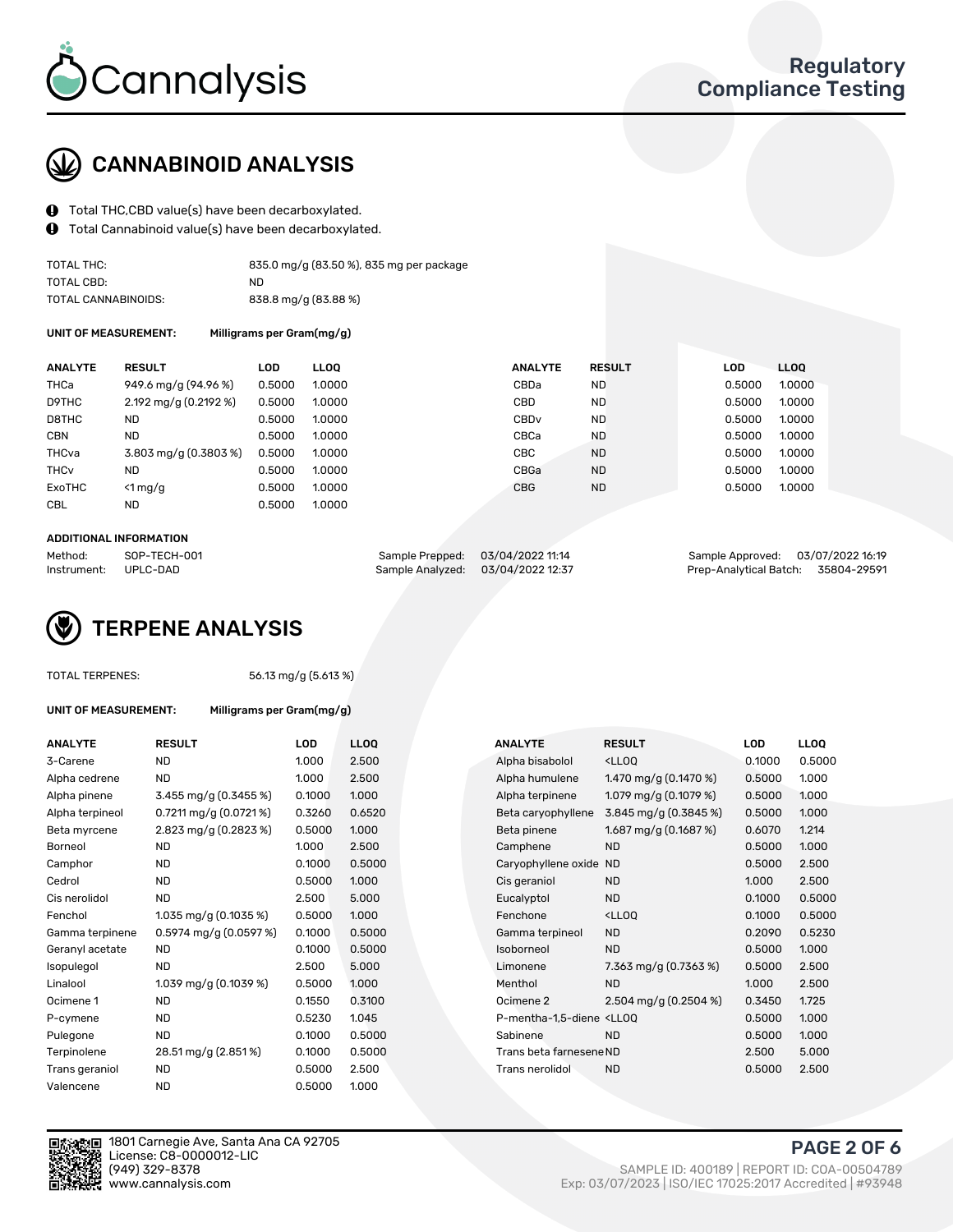

## Regulatory Compliance Testing

#### ADDITIONAL INFORMATION

Method: SOP-TECH-027 Sample Prepped: 03/04/2022 11:20 Sample Approved: 03/07/2022 13:12 Prep-Analytical Batch: 35799-29586



RESIDUAL PESTICIDE ANALYSIS PASS

UNIT OF MEASUREMENT: Micrograms per Gram(ug/g)

| <b>ANALYTE</b>  | <b>RESULT</b> | LOD    | LL <sub>OO</sub> | <b>ACTION LEVEL</b> |      | <b>ANALYTE</b>      | <b>RESULT</b> | LOD    | <b>LLOQ</b> | <b>ACTION LEVEL</b> |      |
|-----------------|---------------|--------|------------------|---------------------|------|---------------------|---------------|--------|-------------|---------------------|------|
| Abamectin       | <b>ND</b>     | 0.0200 | 0.0400           | 0.1000              | Pass | Acephate            | <b>ND</b>     | 0.0200 | 0.0400      | 0.1000              | Pass |
| Acequinocyl     | <b>ND</b>     | 0.0200 | 0.0400           | 0.1000              | Pass | Acetamiprid         | <b>ND</b>     | 0.0200 | 0.0400      | 0.1000              | Pass |
| Aldicarb        | <b>ND</b>     | 0.0200 | 0.0400           | 0.0                 | Pass | Azoxystrobin        | <b>ND</b>     | 0.0200 | 0.0400      | 0.1000              | Pass |
| Bifenazate      | <b>ND</b>     | 0.0200 | 0.0400           | 0.1000              | Pass | <b>Bifenthrin</b>   | <b>ND</b>     | 0.0200 | 0.0400      | 3.000               | Pass |
| <b>Boscalid</b> | <b>ND</b>     | 0.0200 | 0.0400           | 0.1000              | Pass | Carbarvl            | <b>ND</b>     | 0.0200 | 0.0400      | 0.5000              | Pass |
| Carbofuran      | <b>ND</b>     | 0.0200 | 0.0400           | 0.0                 | Pass | Chlorantraniliprole | <b>ND</b>     | 0.0200 | 0.0400      | 10.00               | Pass |
| Clofentezine    | <b>ND</b>     | 0.0200 | 0.0400           | 0.1000              | Pass | Coumaphos           | <b>ND</b>     | 0.0200 | 0.0400      | 0.0                 | Pass |
| Cyfluthrin      | <b>ND</b>     | 0.4000 | 1.000            | 2.000               | Pass | Cypermethrin        | <b>ND</b>     | 0.4000 | 1.000       | 1.000               | Pass |
| Daminozide      | <b>ND</b>     | 0.0200 | 0.0400           | 0.0                 | Pass | Diazinon            | <b>ND</b>     | 0.0200 | 0.0400      | 0.1000              | Pass |
| Dichlorvos      | <b>ND</b>     | 0.0200 | 0.0400           | 0.0                 | Pass | Dimethoate          | <b>ND</b>     | 0.0200 | 0.0400      | 0.0                 | Pass |
| Dimethomorph    | <b>ND</b>     | 0.0200 | 0.0400           | 2.000               | Pass | Ethoprophos         | <b>ND</b>     | 0.0200 | 0.0400      | 0.0                 | Pass |
| Etofenprox      | <b>ND</b>     | 0.0200 | 0.0400           | 0.0                 | Pass | Etoxazole           | <b>ND</b>     | 0.0200 | 0.0400      | 0.1000              | Pass |
| Fenhexamid      | <b>ND</b>     | 0.0200 | 0.0400           | 0.1000              | Pass | Fenoxycarb          | <b>ND</b>     | 0.0200 | 0.0400      | 0.0                 | Pass |
| Fenpyroximate   | <b>ND</b>     | 0.0200 | 0.0400           | 0.1000              | Pass | Fipronil            | <b>ND</b>     | 0.0400 | 0.1000      | 0.0                 | Pass |
| Flonicamid      | <b>ND</b>     | 0.0200 | 0.0400           | 0.1000              | Pass | Fludioxonil         | <b>ND</b>     | 0.0200 | 0.0400      | 0.1000              | Pass |
| Hexythiazox     | <b>ND</b>     | 0.0200 | 0.0400           | 0.1000              | Pass | Imazalil            | <b>ND</b>     | 0.0200 | 0.0400      | 0.0                 | Pass |
| Imidacloprid    | <b>ND</b>     | 0.0200 | 0.0400           | 5.000               | Pass | Kresoxim methyl     | <b>ND</b>     | 0.0200 | 0.0400      | 0.1000              | Pass |
| Malathion       | <b>ND</b>     | 0.0200 | 0.0400           | 0.5000              | Pass | Metalaxyl           | <b>ND</b>     | 0.0200 | 0.0400      | 2.000               | Pass |
| Methiocarb      | <b>ND</b>     | 0.0200 | 0.0400           | 0.0                 | Pass | Methomyl            | <b>ND</b>     | 0.0200 | 0.0400      | 1.000               | Pass |
| Mevinphos       | <b>ND</b>     | 0.0200 | 0.0400           | 0.0                 | Pass | Myclobutanil        | <b>ND</b>     | 0.0200 | 0.0400      | 0.1000              | Pass |
| Naled           | <b>ND</b>     | 0.0200 | 0.0400           | 0.1000              | Pass | Oxamyl              | <b>ND</b>     | 0.0200 | 0.0400      | 0.5000              | Pass |
| Paclobutrazol   | <b>ND</b>     | 0.0200 | 0.0400           | 0.0                 | Pass | Permethrins         | <b>ND</b>     | 0.0400 | 0.1000      | 0.5000              | Pass |
| Phosmet         | <b>ND</b>     | 0.0200 | 0.0400           | 0.1000              | Pass | Piperonyl butoxide  | <b>ND</b>     | 0.0200 | 0.0400      | 3.000               | Pass |
| Prallethrin     | <b>ND</b>     | 0.0200 | 0.0400           | 0.1000              | Pass | Propiconazole       | <b>ND</b>     | 0.0200 | 0.0400      | 0.1000              | Pass |
| Propoxur        | <b>ND</b>     | 0.0200 | 0.0400           | 0.0                 | Pass | Pyrethrins          | <b>ND</b>     | 0.0200 | 0.0400      | 0.5000              | Pass |
| Pyridaben       | <b>ND</b>     | 0.0200 | 0.0400           | 0.1000              | Pass | Spinetoram          | <b>ND</b>     | 0.0200 | 0.0400      | 0.1000              | Pass |
| Spinosad        | <b>ND</b>     | 0.0300 | 0.0700           | 0.1000              | Pass | Spiromesifen        | <b>ND</b>     | 0.0200 | 0.0400      | 0.1000              | Pass |
| Spirotetramat   | <b>ND</b>     | 0.0200 | 0.0400           | 0.1000              | Pass | Spiroxamine         | <b>ND</b>     | 0.0200 | 0.0400      | 0.0                 | Pass |
| Tebuconazole    | <b>ND</b>     | 0.0200 | 0.0400           | 0.1000              | Pass | Thiacloprid         | <b>ND</b>     | 0.0200 | 0.0400      | 0.0                 | Pass |
| Thiamethoxam    | <b>ND</b>     | 0.0200 | 0.0400           | 5.000               | Pass | Trifloxystrobin     | <b>ND</b>     | 0.0200 | 0.0400      | 0.1000              | Pass |

#### ADDITIONAL INFORMATION

Method: SOP-TECH-002 Sample Prepped: 03/04/2022 11:20 Sample Approved: 03/07/2022 14:12 Prep-Analytical Batch: 35800-29593

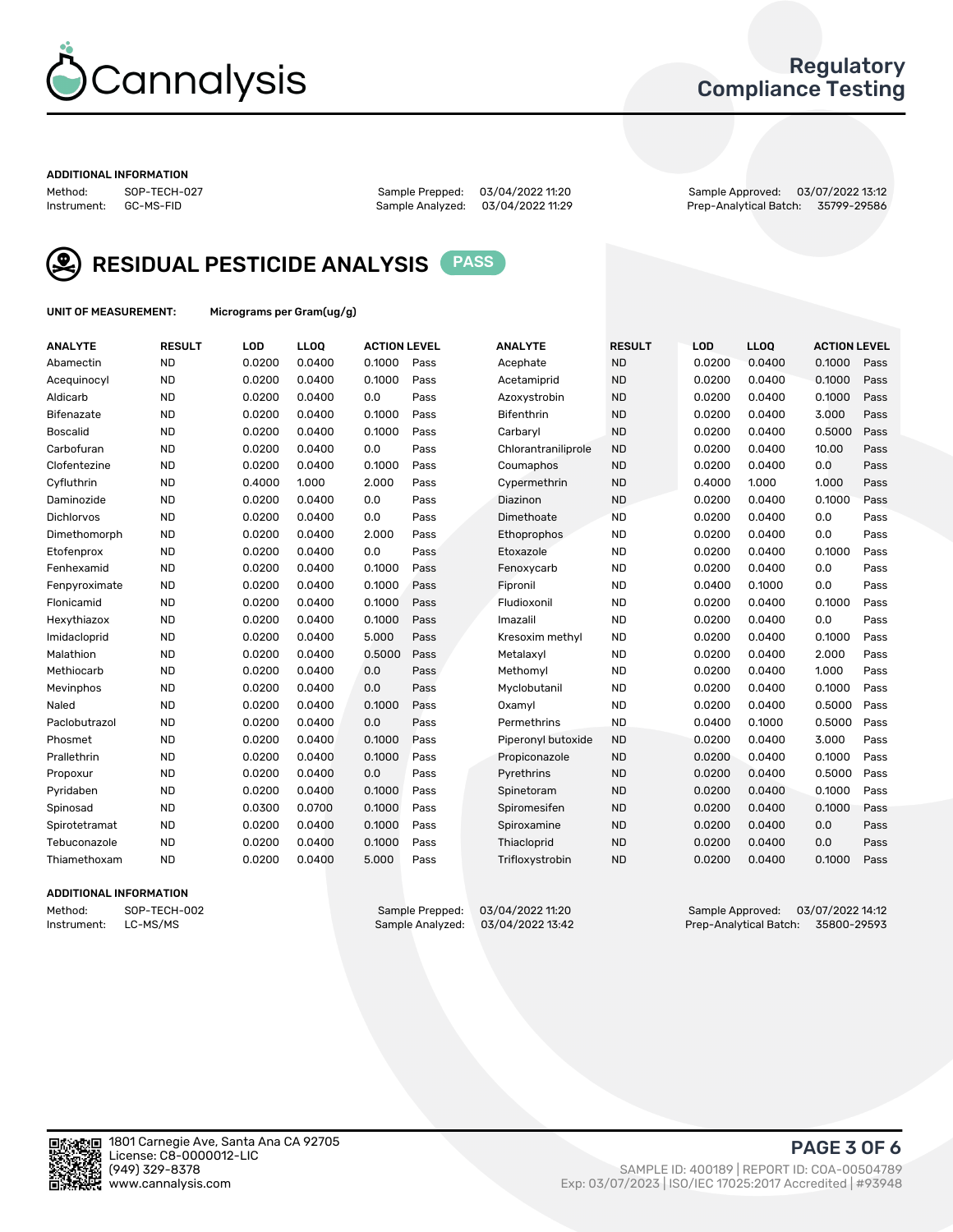

## RESIDUAL PESTICIDE GC ANALYSIS PASS

| UNIT OF MEASUREMENT:   |               |        | Micrograms per Gram(ug/g) |                     |                  |                  |               |            |                        |                     |      |  |  |  |
|------------------------|---------------|--------|---------------------------|---------------------|------------------|------------------|---------------|------------|------------------------|---------------------|------|--|--|--|
| <b>ANALYTE</b>         | <b>RESULT</b> | LOD    | <b>LLOO</b>               | <b>ACTION LEVEL</b> |                  | <b>ANALYTE</b>   | <b>RESULT</b> | <b>LOD</b> | <b>LLOO</b>            | <b>ACTION LEVEL</b> |      |  |  |  |
| Captan                 | ND            | 0.1000 | 0.2000                    | 0.7000              | Pass             | Chlordane        | <b>ND</b>     | 0.0109     | 0.0136                 | 0.0                 | Pass |  |  |  |
| Methyl parathion       | <b>ND</b>     | 0.0400 | 0.1000                    | 0.0                 | Pass             | <b>PCNB</b>      | <b>ND</b>     | 0.0200     | 0.0400                 | 0.1000              | Pass |  |  |  |
| Chlorfenapyr           | <b>ND</b>     | 0.0800 | 0.1000                    | 0.0                 | Pass             | Chlorpyrifos     | <b>ND</b>     | 0.0800     | 0.1000                 | 0.0                 | Pass |  |  |  |
| ADDITIONAL INFORMATION |               |        |                           |                     |                  |                  |               |            |                        |                     |      |  |  |  |
| Method:                | SOP-TECH-010  |        |                           |                     | Sample Prepped:  | 03/04/2022 11:21 |               |            | Sample Approved:       | 03/07/2022 11:03    |      |  |  |  |
| Instrument:            | GC-MS/MS      |        |                           |                     | Sample Analyzed: | 03/04/2022 13:43 |               |            | Prep-Analytical Batch: | 35802-29594         |      |  |  |  |

## RESIDUAL SOLVENT ANALYSIS PASS

UNIT OF MEASUREMENT: Micrograms per Gram(ug/g)

| <b>ANALYTE</b>       | <b>RESULT</b> | <b>LOD</b> | <b>LLOO</b> | <b>ACTION LEVEL</b> |      | <b>ANALYTE</b>     | <b>RESULT</b>                                                               | LOD    | <b>LLOO</b> | <b>ACTION LEVEL</b> |      |
|----------------------|---------------|------------|-------------|---------------------|------|--------------------|-----------------------------------------------------------------------------|--------|-------------|---------------------|------|
| Acetone              | <b>ND</b>     | 50.00      | 100.0       | 5000                | Pass | Acetonitrile       | <b>ND</b>                                                                   | 50.00  | 100.0       | 410.0               | Pass |
| Benzene              | <b>ND</b>     | 0.5000     | 1.000       | 1.000               | Pass | <b>Butane</b>      | <lloo< td=""><td>50.00</td><td>100.0</td><td>5000</td><td>Pass</td></lloo<> | 50.00  | 100.0       | 5000                | Pass |
| Chloroform           | <b>ND</b>     | 0.5000     | 1.000       | 1.000               | Pass | Ethanol            | <b>ND</b>                                                                   | 50.00  | 100.0       | 5000                | Pass |
| <b>Ethyl Acetate</b> | <b>ND</b>     | 50.00      | 100.0       | 5000                | Pass | <b>Ethyl Ether</b> | <b>ND</b>                                                                   | 50.00  | 100.0       | 5000                | Pass |
| Ethylene oxide       | <b>ND</b>     | 0.5000     | 1.000       | 1.000               | Pass | Heptane            | <b>ND</b>                                                                   | 50.00  | 100.0       | 5000                | Pass |
| Hexane               | <b>ND</b>     | 50.00      | 100.0       | 290.0               | Pass | Isopropyl Alcohol  | <b>ND</b>                                                                   | 50.00  | 100.0       | 5000                | Pass |
| Methanol             | <b>ND</b>     | 50.00      | 100.0       | 3000                | Pass | Methylene chloride | <b>ND</b>                                                                   | 0.5000 | 1.000       | 1.000               | Pass |
| Pentane              | <b>ND</b>     | 50.00      | 100.0       | 5000                | Pass | Propane            | <b>ND</b>                                                                   | 50.00  | 200.0       | 5000                | Pass |
| Toluene              | <b>ND</b>     | 50.00      | 100.0       | 890.0               | Pass | Xvlenes            | <b>ND</b>                                                                   | 50.08  | 100.0       | 2170                | Pass |
| Trichloroethylene    | <b>ND</b>     | 0.5000     | 1.000       | 1.000               | Pass | 1.2-Dichloroethane | <b>ND</b>                                                                   | 0.5000 | 1.000       | 1.000               | Pass |

#### ADDITIONAL INFORMATION

Method: SOP-TECH-021 Sample Prepped: 03/04/2022 11:21 Sample Approved: 03/07/2022 14:25<br>Instrument: HS-GC-MS/FID Sample Analyzed: 03/04/2022 16:06 Prep-Analytical Batch: 35803-29599

Prep-Analytical Batch: 35803-29599



UNIT OF MEASUREMENT: Cycle Threshold (Ct)

| <b>ANALYTE</b>                        | <b>RESULT</b>          | LOD   | <b>LLOO</b> |                  | <b>ACTION LEVEL</b> | <b>ANALYTE</b> | <b>RESULT</b>                         | <b>LOD</b>       | <b>LLOO</b>      |     | <b>ACTION LEVEL</b> |
|---------------------------------------|------------------------|-------|-------------|------------------|---------------------|----------------|---------------------------------------|------------------|------------------|-----|---------------------|
| A.fumigatus                           | <b>ND</b>              | 33.00 | 0.0         | 0.0              | Pass                | A. flavus      | <b>ND</b>                             | 33.00            | 0.0              | 0.0 | Pass                |
| A. niger                              | <b>ND</b>              | 33.00 | 0.0         | 0.0              | Pass                | A. terreus     | <b>ND</b>                             | 33.00            | 0.0              | 0.0 | Pass                |
| <b>STEC</b>                           | <b>ND</b>              | 33.00 | 0.0         | 0.0              | Pass                | Salmonella spp | <b>ND</b>                             | 33.00            | 0.0              | 0.0 | Pass                |
|                                       | ADDITIONAL INFORMATION |       |             |                  |                     |                |                                       |                  |                  |     |                     |
| SOP-TECH-016, SOP-TECH-022<br>Method: |                        |       |             | Sample Prepped:  | 03/07/2022 07:32    |                |                                       | Sample Approved: | 03/07/2022 14:10 |     |                     |
| aPCR<br>Instrument:                   |                        |       |             | Sample Analyzed: | 03/07/2022 07:36    |                | Prep-Analytical Batch:<br>35810-29600 |                  |                  |     |                     |

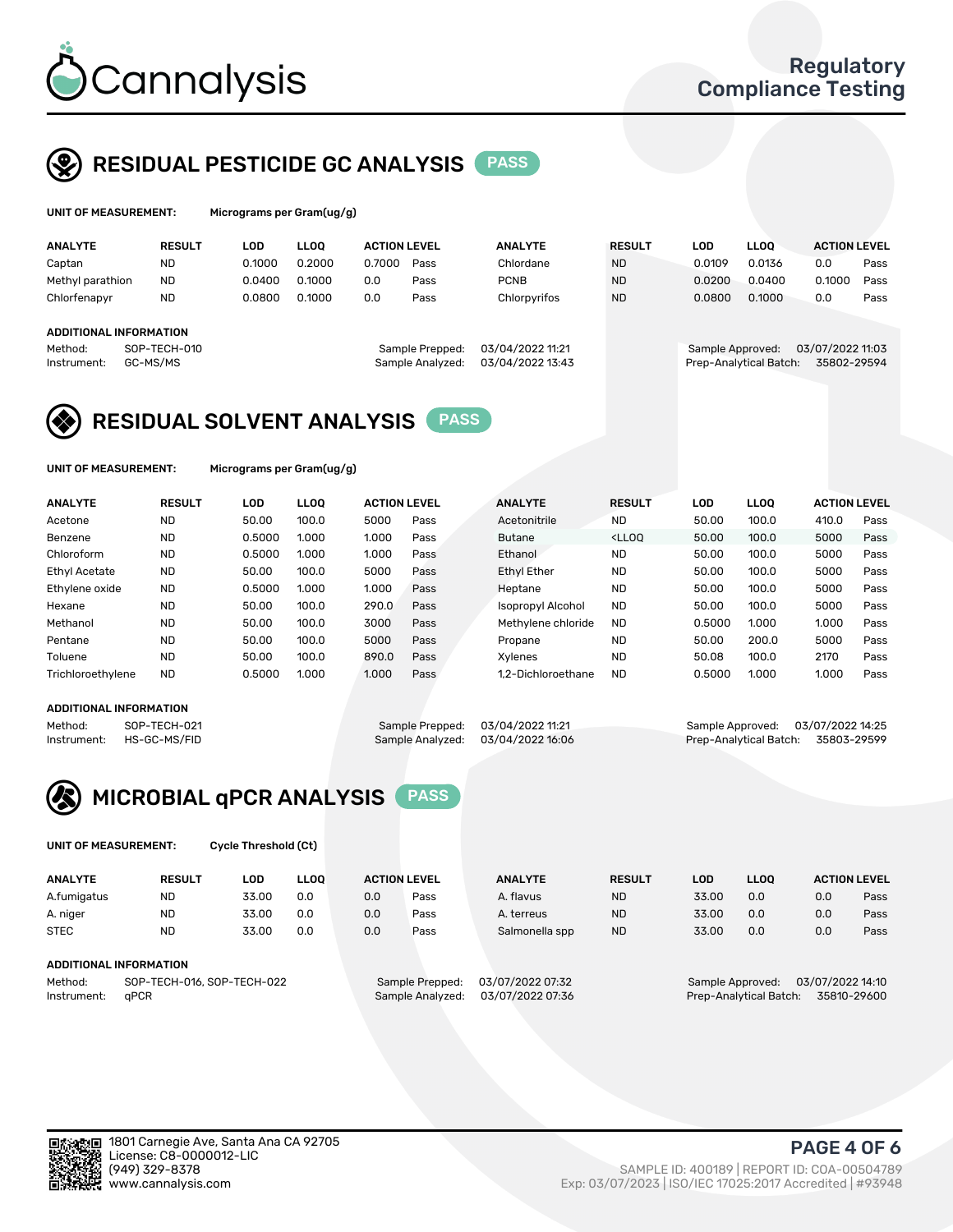



| UNIT OF MEASUREMENT:                             |                               | Micrograms per Gram(ug/g) |             |                                     |                                      |               |                  |                        |                                 |      |  |
|--------------------------------------------------|-------------------------------|---------------------------|-------------|-------------------------------------|--------------------------------------|---------------|------------------|------------------------|---------------------------------|------|--|
| <b>ANALYTE</b>                                   | <b>RESULT</b>                 | LOD                       | <b>LLOO</b> | <b>ACTION LEVEL</b>                 | <b>ANALYTE</b>                       | <b>RESULT</b> | LOD.             | <b>LLOO</b>            | <b>ACTION LEVEL</b>             |      |  |
| Arsenic                                          | <b>ND</b>                     | 0.0120                    | 0.1000      | 0.2000<br>Pass                      | Cadmium                              | <b>ND</b>     | 0.0072           | 0.0500                 | 0.2000                          | Pass |  |
| Lead                                             | <b>ND</b>                     | 0.0068                    | 0.0500      | 0.5000<br>Pass                      | Mercury                              | <b>ND</b>     | 0.0060           | 0.0500                 | 0.1000                          | Pass |  |
|                                                  | <b>ADDITIONAL INFORMATION</b> |                           |             |                                     |                                      |               |                  |                        |                                 |      |  |
| SOP-TECH-013<br>Method:<br>ICP-MS<br>Instrument: |                               |                           |             | Sample Prepped:<br>Sample Analyzed: | 03/07/2022 12:52<br>03/07/2022 13:06 |               | Sample Approved: | Prep-Analytical Batch: | 03/07/2022 18:26<br>35816-29608 |      |  |
| (業)                                              | <b>MYCOTOXINS ANALYSIS</b>    |                           |             | <b>PASS</b>                         |                                      |               |                  |                        |                                 |      |  |



UNIT OF MEASUREMENT: Micrograms per Kilogram(ug/kg)

| <b>ANALYTE</b>            | <b>RESULT</b> | LOD   | <b>LLOO</b> | <b>ACTION LEVEL</b> |      | <b>ANALYTE</b> | <b>RESULT</b> | LOD   | <b>LLOO</b> | <b>ACTION LEVEL</b> |      |
|---------------------------|---------------|-------|-------------|---------------------|------|----------------|---------------|-------|-------------|---------------------|------|
| Aflatoxin B1              | <b>ND</b>     | 1.000 | 2.000       |                     | N/A  | Aflatoxin B2   | <b>ND</b>     | 2.000 | 5.000       |                     | N/A  |
| Aflatoxin G1              | <b>ND</b>     | 2.000 | 5.000       |                     | N/A  | Aflatoxin G2   | <b>ND</b>     | 2.000 | 5.000       |                     | N/A  |
| Total Aflatoxins          | <b>ND</b>     | 10.00 | 14.00       | 20.00               | Pass | Ochratoxin A   | <b>ND</b>     | 1.000 | 2.000       | 20.00               | Pass |
|                           |               |       |             |                     |      |                |               |       |             |                     |      |
| ------------------------- |               |       |             |                     |      |                |               |       |             |                     |      |

#### ADDITIONAL INFORMATION

Method: SOP-TECH-020 Sample Prepped: 03/04/2022 14:47 Sample Approved: 03/07/2022 13:23 Instrument: LC-MS/MS Sample Analyzed: 03/04/2022 14:48 Prep-Analytical Batch: 35801-29595

# FILTH & FOREIGN MATERIAL ANALYSIS PASS

UNIT OF MEASUREMENT: Filth and Foreign Matter (%, #/3g)

| <b>ANALYTE</b>                                              | <b>RESULT</b> | LOD. | LLOO | <b>ACTION LEVEL</b> |                                     | <b>ANALYTE</b>                       | <b>RESULT</b>                                                                 | LOD | <b>LLOO</b> | <b>ACTION LEVEL</b> |      |
|-------------------------------------------------------------|---------------|------|------|---------------------|-------------------------------------|--------------------------------------|-------------------------------------------------------------------------------|-----|-------------|---------------------|------|
| IF RH ME                                                    | <b>ND</b>     | 0.0  | 0.0  | 1.000               | Pass                                | <b>IFM</b>                           | <b>ND</b>                                                                     | 0.0 | 0.0         | 25.00               | Pass |
| Mold                                                        | <b>ND</b>     | 0.0  | 0.0  | 25.00               | Pass                                | <b>SSCD</b>                          | <b>ND</b>                                                                     | 0.0 | 0.0         | 25.00               | Pass |
| ADDITIONAL INFORMATION                                      |               |      |      |                     |                                     |                                      |                                                                               |     |             |                     |      |
| Method:<br>SOP-TECH-009<br>Instrument:<br>Visual Inspection |               |      |      |                     | Sample Prepped:<br>Sample Analyzed: | 03/04/2022 12:17<br>03/04/2022 12:17 | 03/04/2022 12:31<br>Sample Approved:<br>35805-29590<br>Prep-Analytical Batch: |     |             |                     |      |